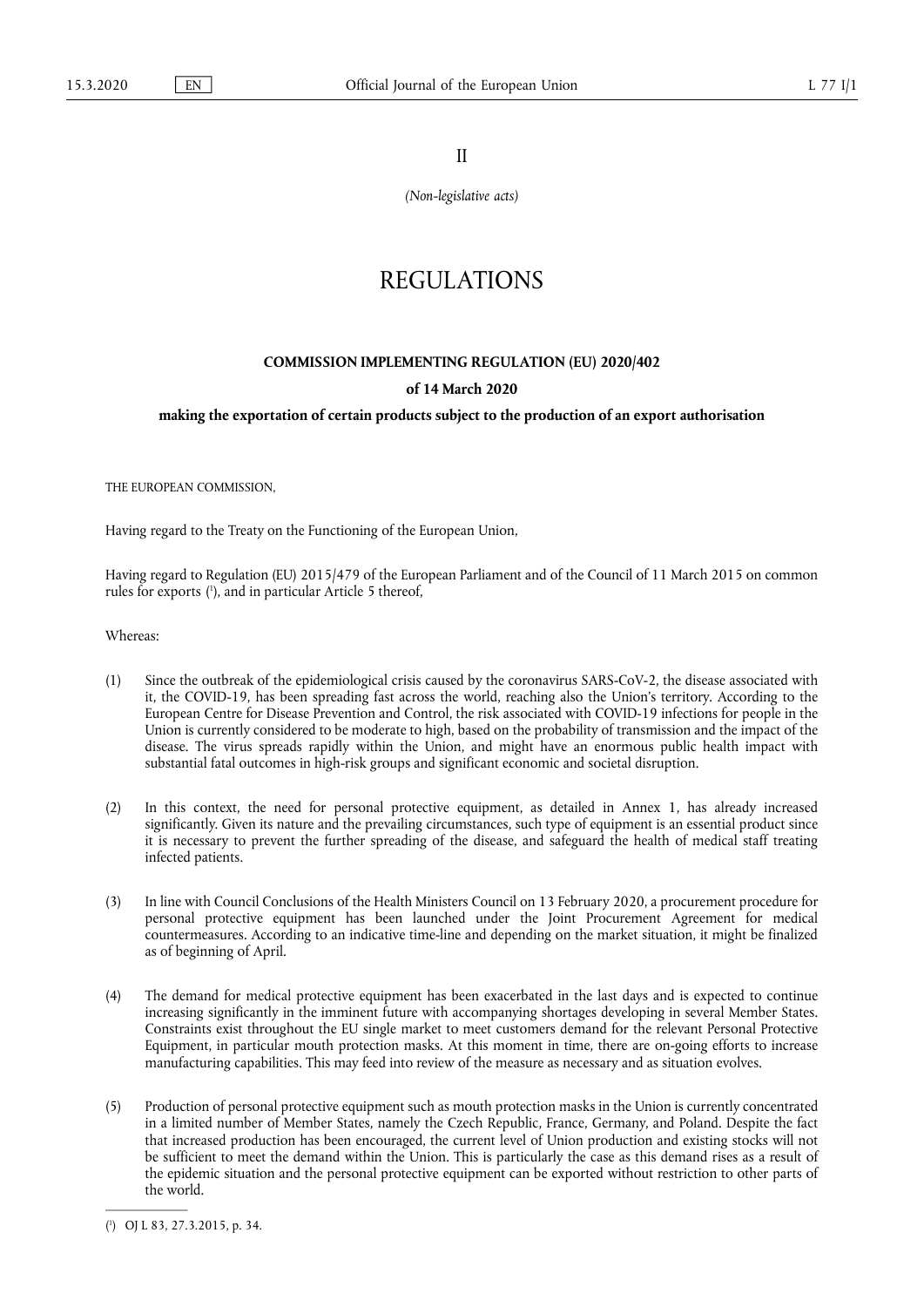- (6) Some third countries have already officially decided to restrict exports of protective equipment. Others seems to have taken similar actions on a more informal basis. Some of these countries are also traditional suppliers to the Union market and this is further exerting pressure on the Union market.
- (7) In order to remedy and prevent a critical situation, it is in the Union interest that the Commission takes an immediate action of a limited duration in order to ensure that exports of personal protective equipment are subject to an authorisation in order to ensure adequacy of supply in the Union in order to meet the vital demand.
- (8) Exports of certain quantities of specific products may be authorised under specific circumstances such as to ensure assistance provided to third countries, and depending on the needs of the Member States. The administrative modalities for these authorisations should be left to the discretion of the Member States during the time of these temporary measures.
- (9) There are vital needs of protective equipment within the Union with regard to hospitals, patients, field workers, civil protection authorities. Such vital needs are constantly monitored through the Union civil protection mechanism.
- (10) Whereas this measure at present applies to personal protective equipment, as detailed in Annex 1, a need may arise to review the scope of the Annex and products covered by this Regulation.
- (11) Due to the urgency of the situation, justified by the fast spreading of the COVID-19 infection, the measures provided for in this Regulation should be taken in accordance with Article 3(3) of Regulation (EU) 2015/479.
- (12) In order to prevent speculative depletion of stocks, this implementing Regulation should enter into force on the day of its publication. In accordance with Article 5(5) of Regulation (EU) 2015/479, these measures should have a duration of six weeks,

HAS ADOPTED THIS REGULATION:

## *Article 1*

#### **Export authorisation**

1. An export authorisation established in accordance with the form set out in Annex II shall be required for the export outside the Union of personal protective equipment listed in Annex I, whether or not originating in the Union. Such authorisation shall be granted by the competent authorities of the Member State where the exporter is established and shall be issued in writing or by electronic means.

2. Without the production of such export authorisation, the exportation is prohibited.

#### *Article 2*

#### **Procedural aspects**

1. If the protective equipment is located in one or more Member States other than the one where the application for export authorisation has been made, that fact shall be indicated in the application. The competent authorities of the Member State to which the application for export authorisation has been made shall immediately consult the competent authorities of the Member State or States in question and provide the relevant information. The Member State or States consulted shall make known within 10 working days any objections it or they may have to the granting of such an authorisation, which shall bind the Member State in which the application has been made.

2. Member States shall process applications for export authorisations within a period of time to be determined by national law or practice, which shall not exceed 5 working days, from the date on which all required information has been provided to the competent authorities. Under exceptional circumstances and for duly justified reasons, that period may be extended by a further period of 5 working days.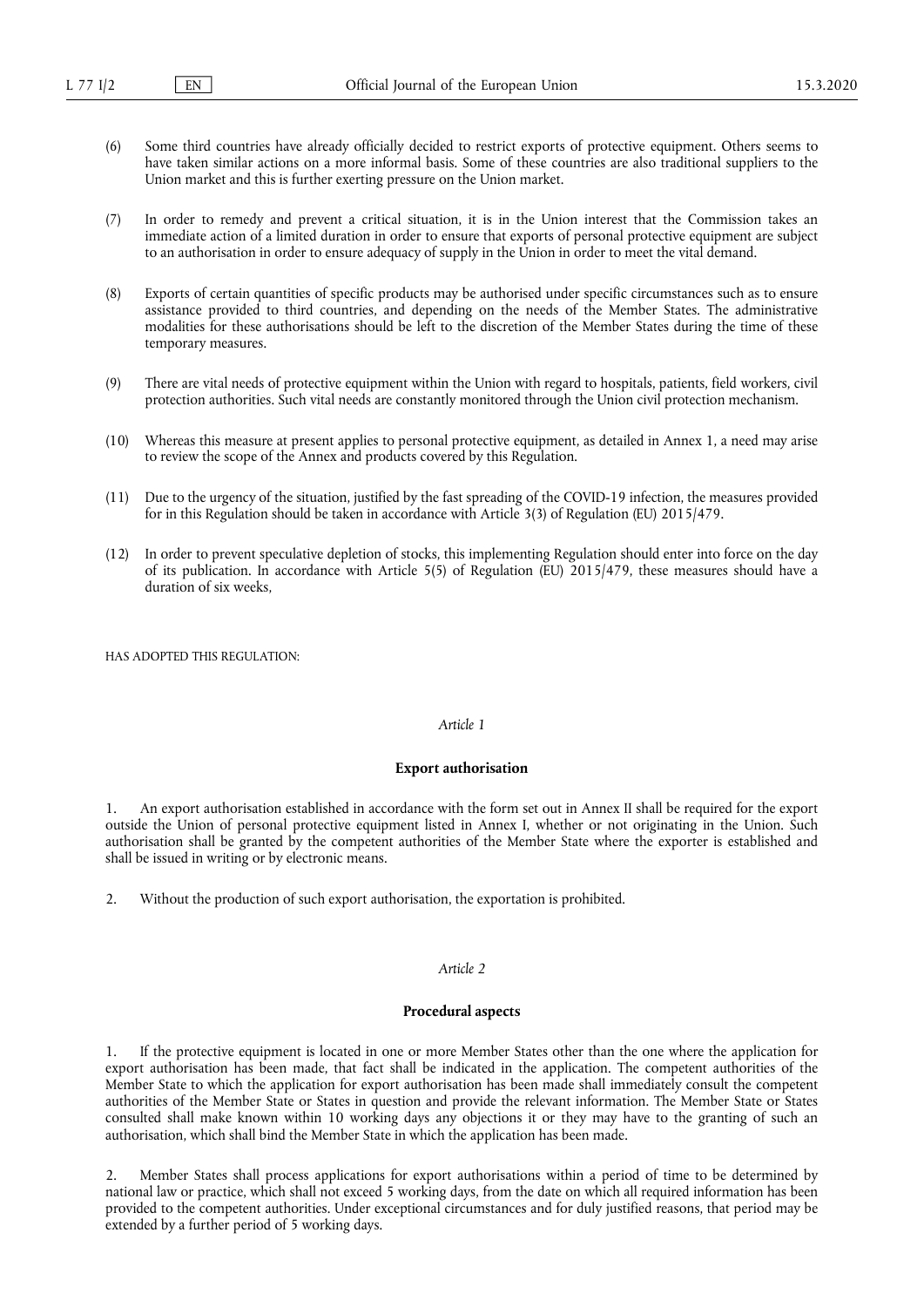3. In deciding whether to grant an export authorisation under this Regulation, Member States shall take into account all relevant considerations including, where appropriate, whether the export serves, inter alia:

- <span id="page-2-1"></span>— to fulfil supply obligations under a joint procurement procedure in accordance with Article 5 of Decision No 1082/2013/EU of the European Parliament and of the Council of 22 October 2013 on serious cross-border threats to health ( 2 [\);](#page-2-0)
- to support concerted support actions coordinated by the Integrated Political Crisis Response Mechanism (IPCR), the European Commission or other Union institutions;
- to respond to the requests of assistance addressed to and handled by the UPCM (Union Civil Protection Mechanism), by third countries or international organisations;
- to support the statutory activities of support companies abroad that enjoy protection under the Geneva Convention, and in so far as they do not impair the ability to work as a national support company;
- to support the activities of the World Health Organisation's (WHO) Global Outbreak Alert & Response Network (GOARN);
- to supply foreign operations of EU Member States including, military operations, international police missions and/or civilian international peacekeeping missions;
- for the supply of EU and Member State delegations abroad.

4. Member States may decide to make use of electronic documents for the purpose of processing the applications for export authorisation.

### *Article 3*

#### **Final provisions**

This Regulation shall enter into force on the day of its publication in the *Official Journal of the European Union* and apply for a period of six weeks. It shall automatically cease to apply at the end of this six weeks period.

This Regulation shall be binding in its entirety and directly applicable in all Member States.

Done at Brussels, 14 March 2020.

*For the Commission The President*  Ursula VON DER LEYEN

<span id="page-2-0"></span>[<sup>\(</sup>](#page-2-1) 2 ) OJ L 293, 5.11.2013, p. 1.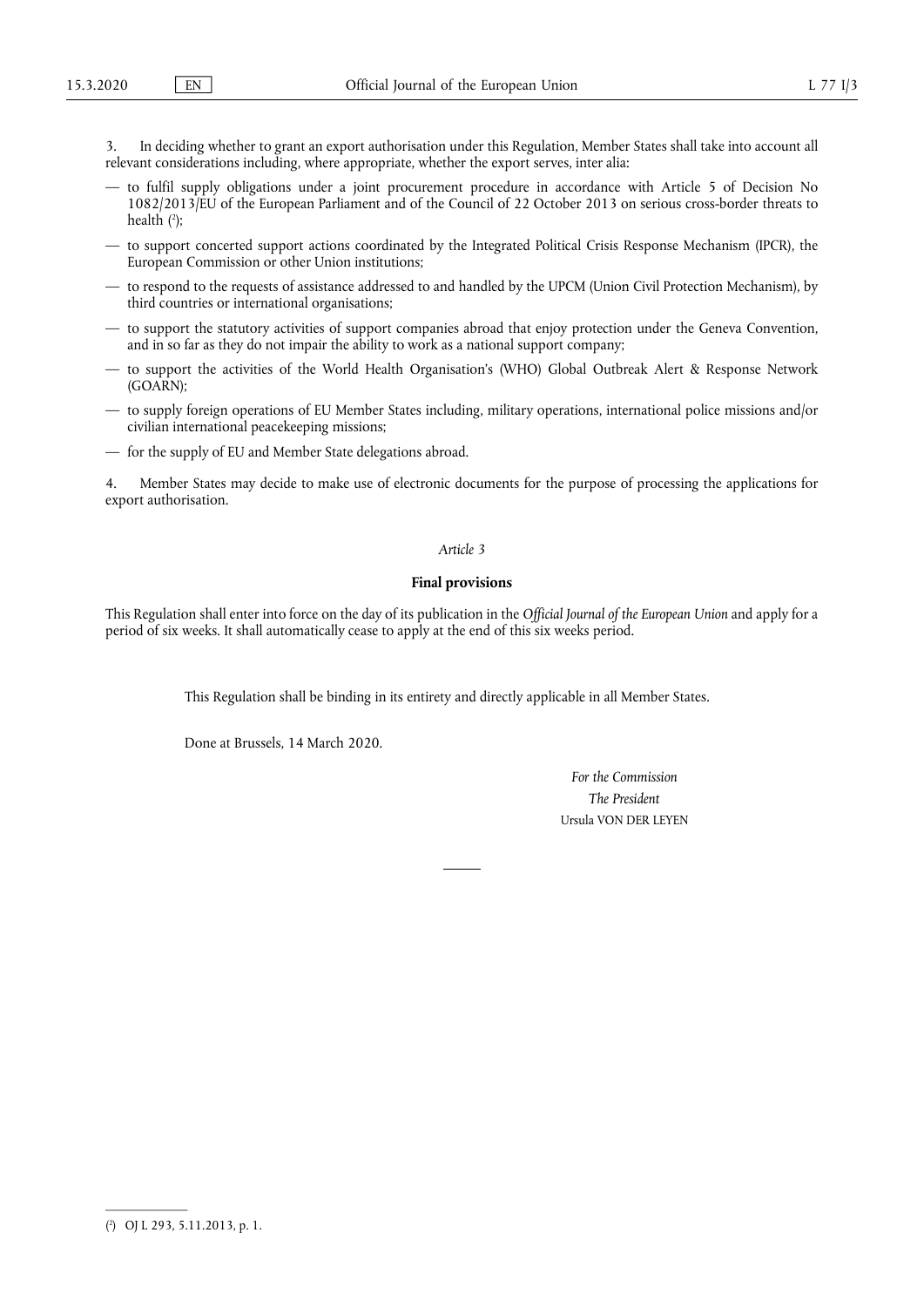*ANNEX I* 

# **Protective Equipment**

<span id="page-3-1"></span>The equipment listed in this Annex is in conformity with the provisions of Regulation (EU)  $2016/425$  ( $\cdot$ ).

| Category                            | Description                                                                                                                                                                                                                                                                                                                                                                                                                           | <b>CN Codes</b>                                                                                                                                                                                                                                                                                                                                                      |  |
|-------------------------------------|---------------------------------------------------------------------------------------------------------------------------------------------------------------------------------------------------------------------------------------------------------------------------------------------------------------------------------------------------------------------------------------------------------------------------------------|----------------------------------------------------------------------------------------------------------------------------------------------------------------------------------------------------------------------------------------------------------------------------------------------------------------------------------------------------------------------|--|
| Protective spectacles and<br>visors | - Protection against potentially infectious material,<br>ex 9004 90 10<br>- Encircling the eyes and surroundings,<br>ex 9004 90 90<br>- Compatible with different models of filtering face-<br>piece (FFP) masks and facial masks,<br>- Transparent lens,<br>- Reusable (can be cleaned and disinfected) or sin-<br>gle-use items                                                                                                     |                                                                                                                                                                                                                                                                                                                                                                      |  |
| Face shields                        | - Equipment for the protection of the facial area and<br>associated mucous membranes (ex: eyes, nose,<br>mouth) against potentially infectious material,<br>- Includes a visor of transparent material,<br>- Usually includes fixations to secure over the face<br>(e.g.: bands, temples)<br>- Can include a mouth-nose protection equipment<br>as described below,<br>- Reusable (can be cleaned and disinfected) or dis-<br>posable | ex 3926 90 97<br>ex 9020 00 00                                                                                                                                                                                                                                                                                                                                       |  |
| Mouth-nose-protection<br>equipment  | - Masks for the protection of the wearer against po-<br>tentially infectious material and for the protection<br>of the environment against potentially infectious<br>material spread by the wearer,<br>- Can include a face shield as described above,<br>— Whether or not equipped with a replaceable filter                                                                                                                         | ex 6307 90 98<br>ex 9020 00 00                                                                                                                                                                                                                                                                                                                                       |  |
| Protective garments                 | Garment (e.g. gown, suit) for the protection of the<br>wearer against potentially infectious material and for<br>the protection of the environment against potentially<br>infectious material spread by the wearer                                                                                                                                                                                                                    | ex 3926 20 00<br>ex 4015 90 00<br>ex 6113 00<br>ex 6114<br>ex 6210 10 10<br>62101092<br>ex 6210 10 98<br>ex 6210 20 00<br>ex 6210 30 00<br>ex 6210 40 00<br>ex 6210 50 00<br>ex 6211 32 10<br>ex 6211 32 90<br>ex 6211 33 10<br>ex 6211 33 90<br>ex 6211 39 00<br>ex 6211 42 10<br>ex 6211 42 90<br>ex 6211 43 10<br>ex 6211 43 90<br>ex 6211 49 00<br>ex 9020 00 00 |  |

<span id="page-3-0"></span>[<sup>\(</sup>](#page-3-1) 1 ) Regulation (EU) 2016/425 of the European Parliament and of the Council of 9 March 2016 on personal protective equipment and repealing Council Directive 89/686/EEC (OJ L 81, 31.3.2016, p. 51).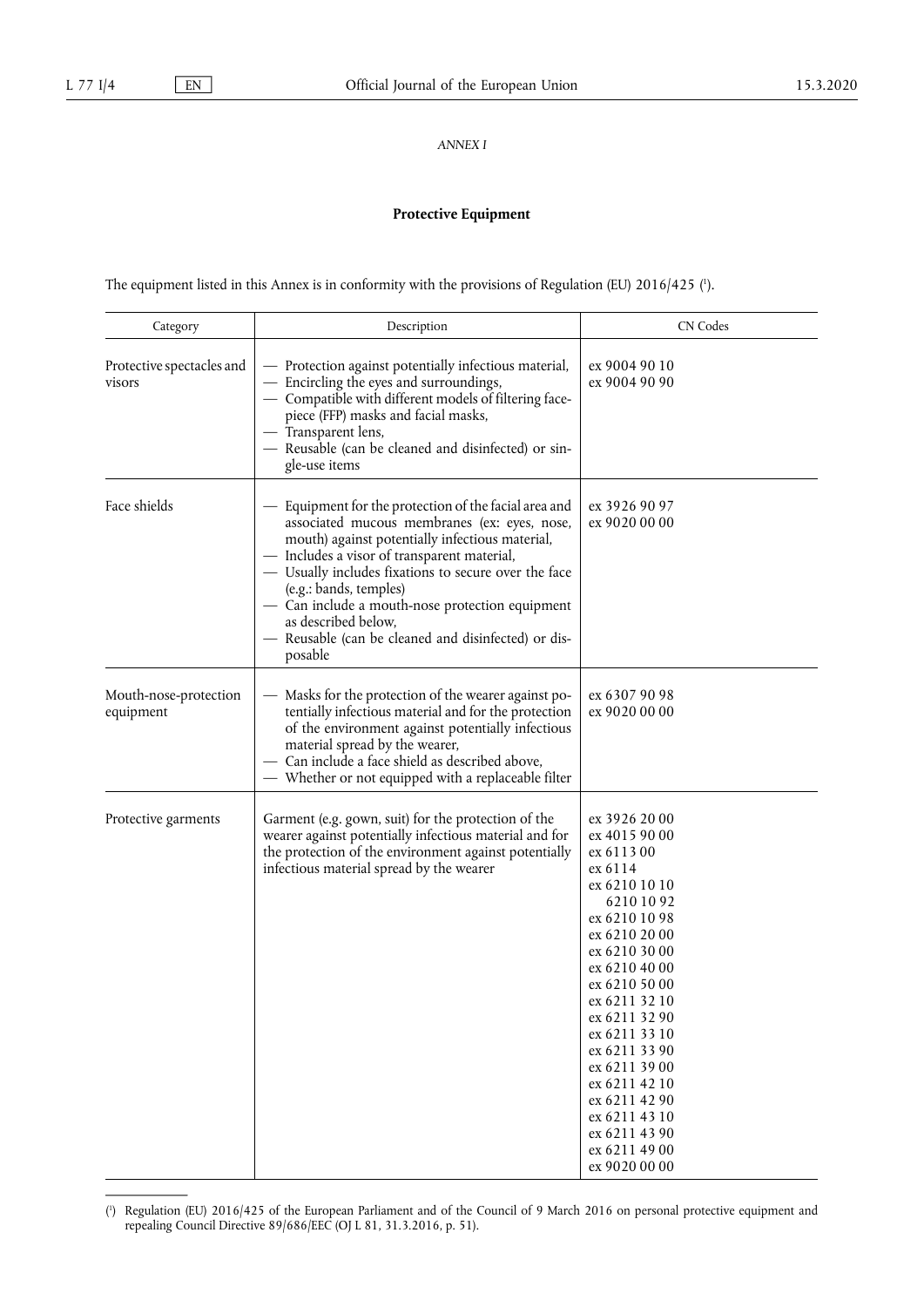| Category | Description                                                                                                                                                                                         | <b>CN</b> Codes                                                                                 |
|----------|-----------------------------------------------------------------------------------------------------------------------------------------------------------------------------------------------------|-------------------------------------------------------------------------------------------------|
| Gloves   | Gloves for the protection of the wearer against po-<br>tentially infectious material and for the protection of<br>the environment against potentially infectious mate-<br>rial spread by the wearer | ex 3926 20 00<br>4015 11 00<br>ex 4015 19 00<br>ex 6116 10 20<br>ex 6116 10 80<br>ex 6216 00 00 |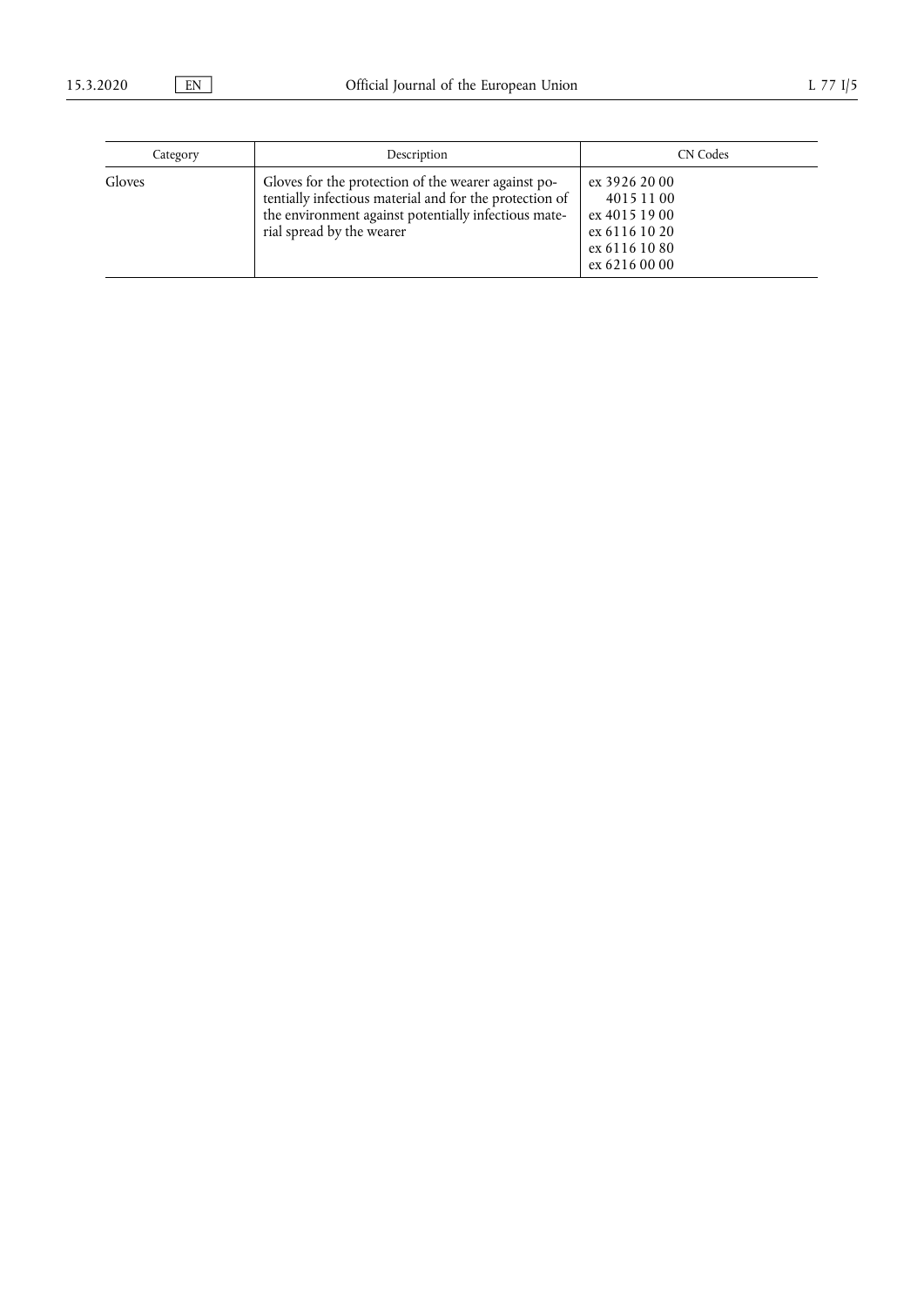## *ANNEX II*

# **Model for export authorisation forms referred to in Article 1**

When granting export authorisations, Member States will strive to ensure the visibility of the nature of the authorisation on the form issued. This is an export authorisation valid in all Member States of the European Union until its expiry date.

| <b>EUROPEAN UNION</b>                      |             | Export of personal protective equipment (Regulation (EU) 2020/402) |         |  |                              |                              |
|--------------------------------------------|-------------|--------------------------------------------------------------------|---------|--|------------------------------|------------------------------|
| 1. Exporter<br>(EORI number if applicable) |             | 2. Authorisation number                                            |         |  |                              | 3. Expiry date               |
| 4. Issuing authority                       |             | 5. Destination coun-<br>6. Final recipient<br>try                  |         |  |                              |                              |
| 8. Quantity<br>7. Commodity code           |             |                                                                    | 9. Unit |  | 10. Description of the goods |                              |
| 11. Location                               |             |                                                                    |         |  |                              |                              |
| 7. Commodity code                          | 8. Quantity |                                                                    | 9. Unit |  | 10. Description of the goods |                              |
| 11. Location                               |             |                                                                    |         |  |                              |                              |
| 7. Commodity code                          | 8. Quantity |                                                                    | 9. Unit |  |                              | 10. Description of the goods |
| 11. Location                               |             |                                                                    |         |  |                              |                              |
| 7. Commodity code                          | 8. Quantity |                                                                    | 9. Unit |  |                              | 10. Description of the goods |
| 11. Location                               |             |                                                                    |         |  |                              |                              |
| 12. Signature, place and date, stamp       |             |                                                                    |         |  |                              |                              |